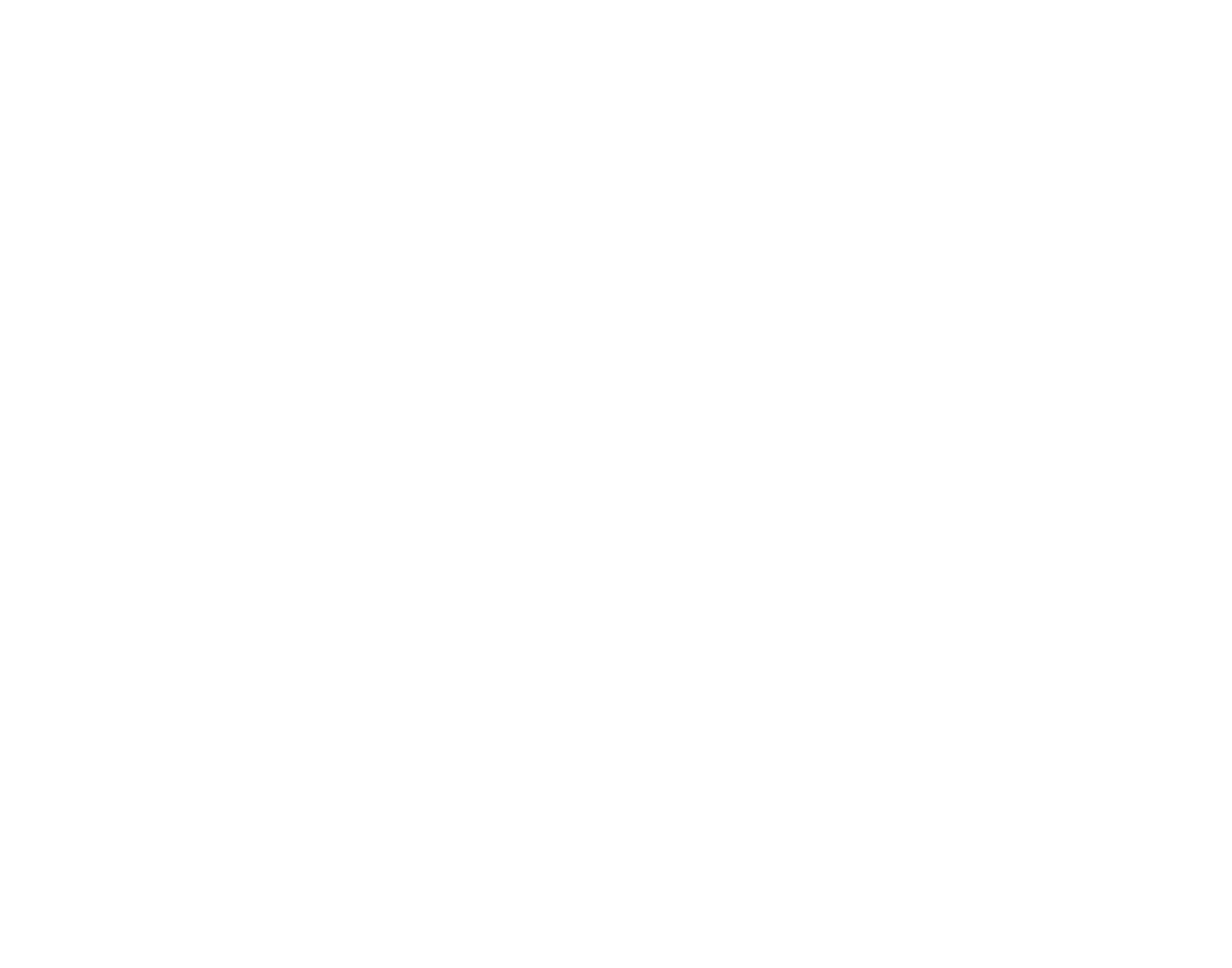

Here is a baby cat. A baby cat is called a kitten.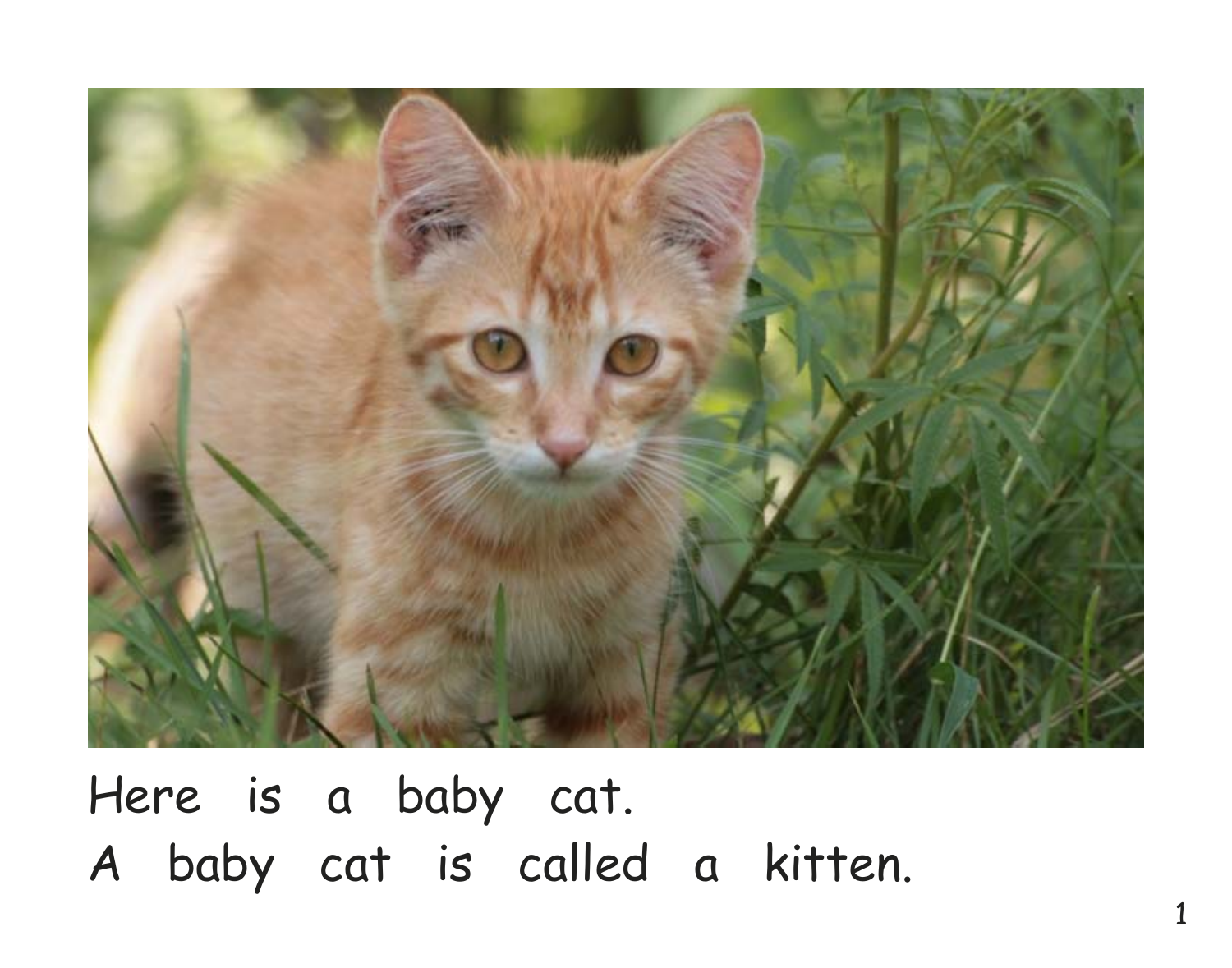

Here is a baby dog. A baby dog is called a puppy.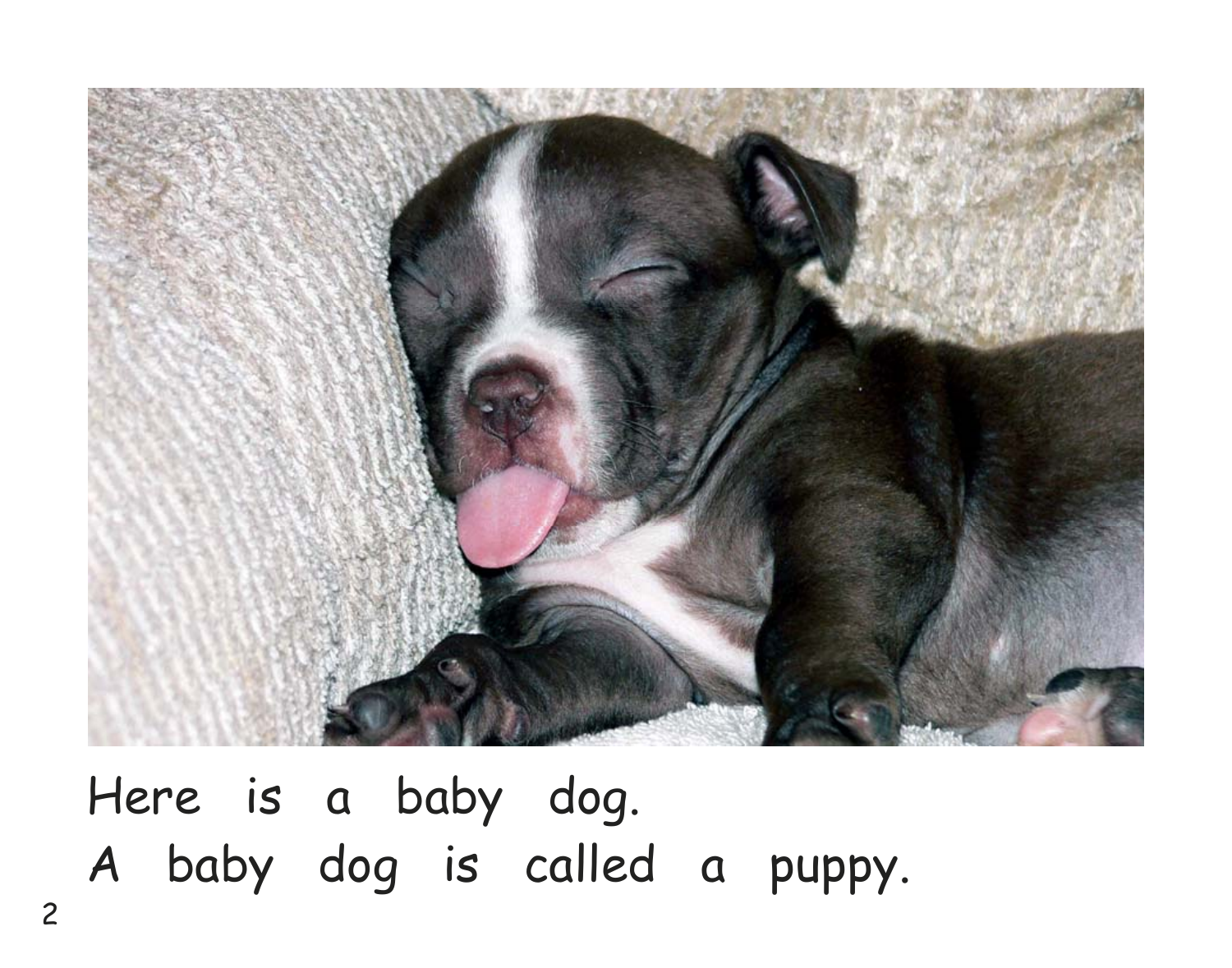

Here is a baby duck. A baby duck is called a duckling.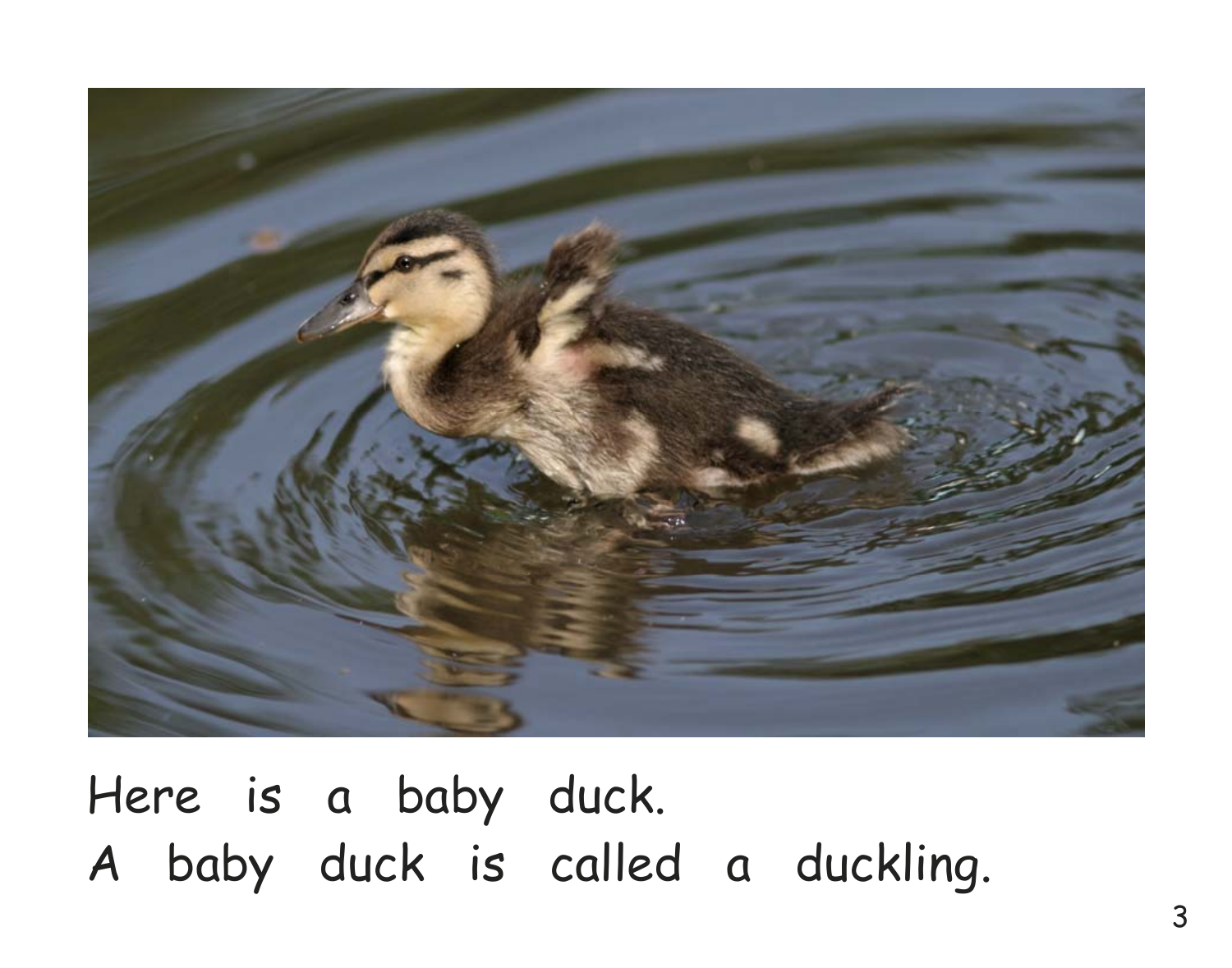

Here is a baby chicken. A baby chicken is called a chick.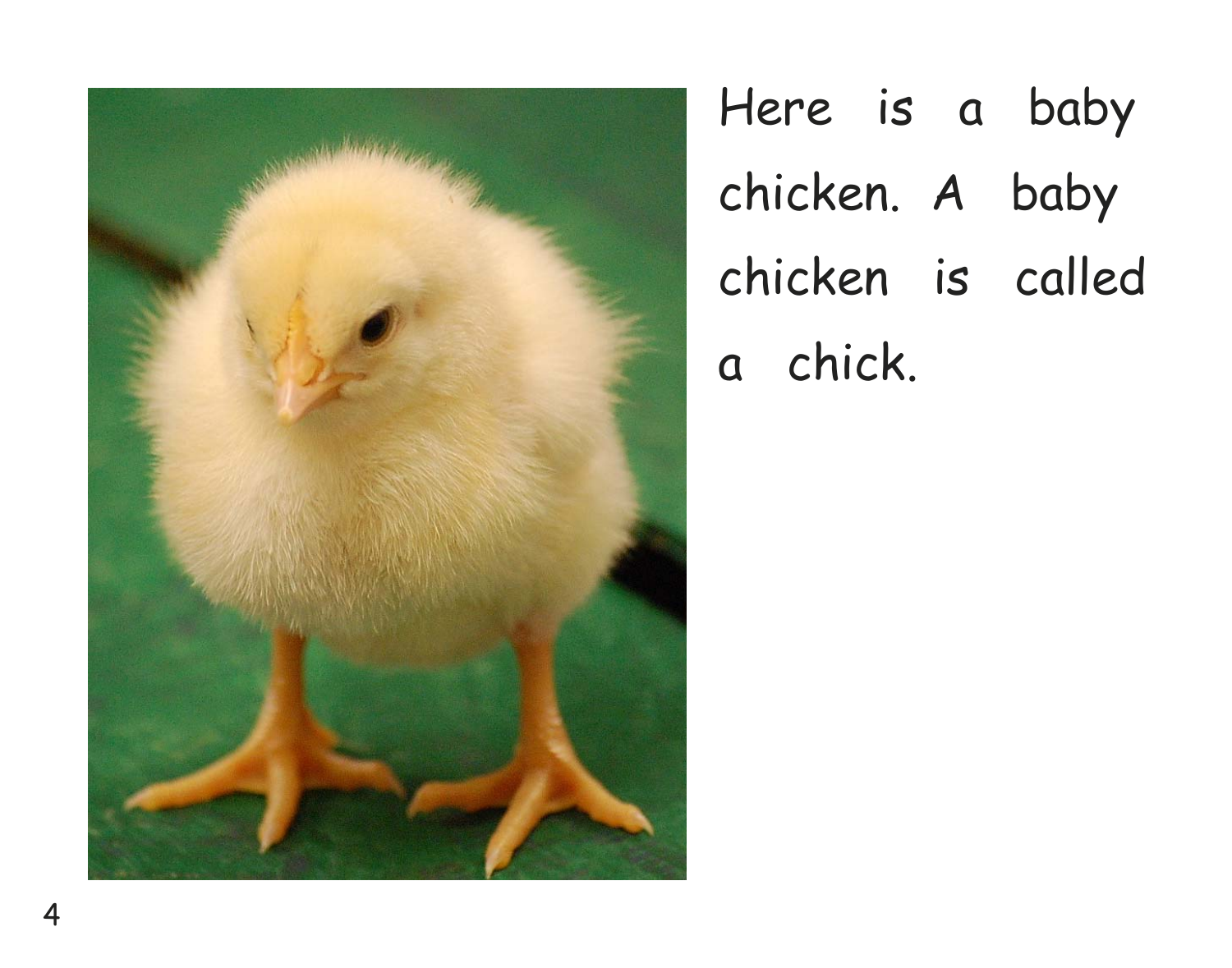

Here is a baby sheep. A baby sheep is called a lamb.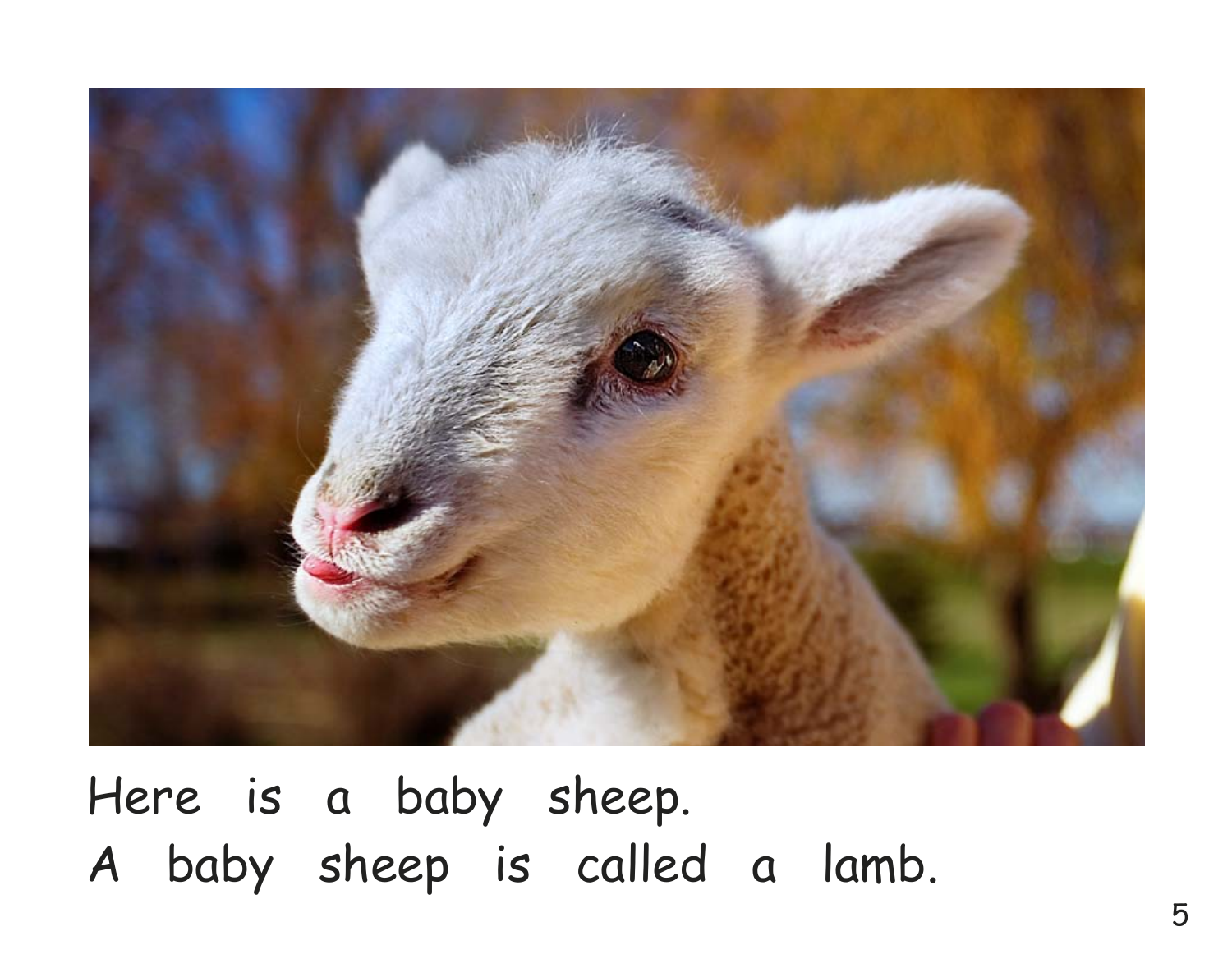

Here is a baby goat. A baby goat is called a kid.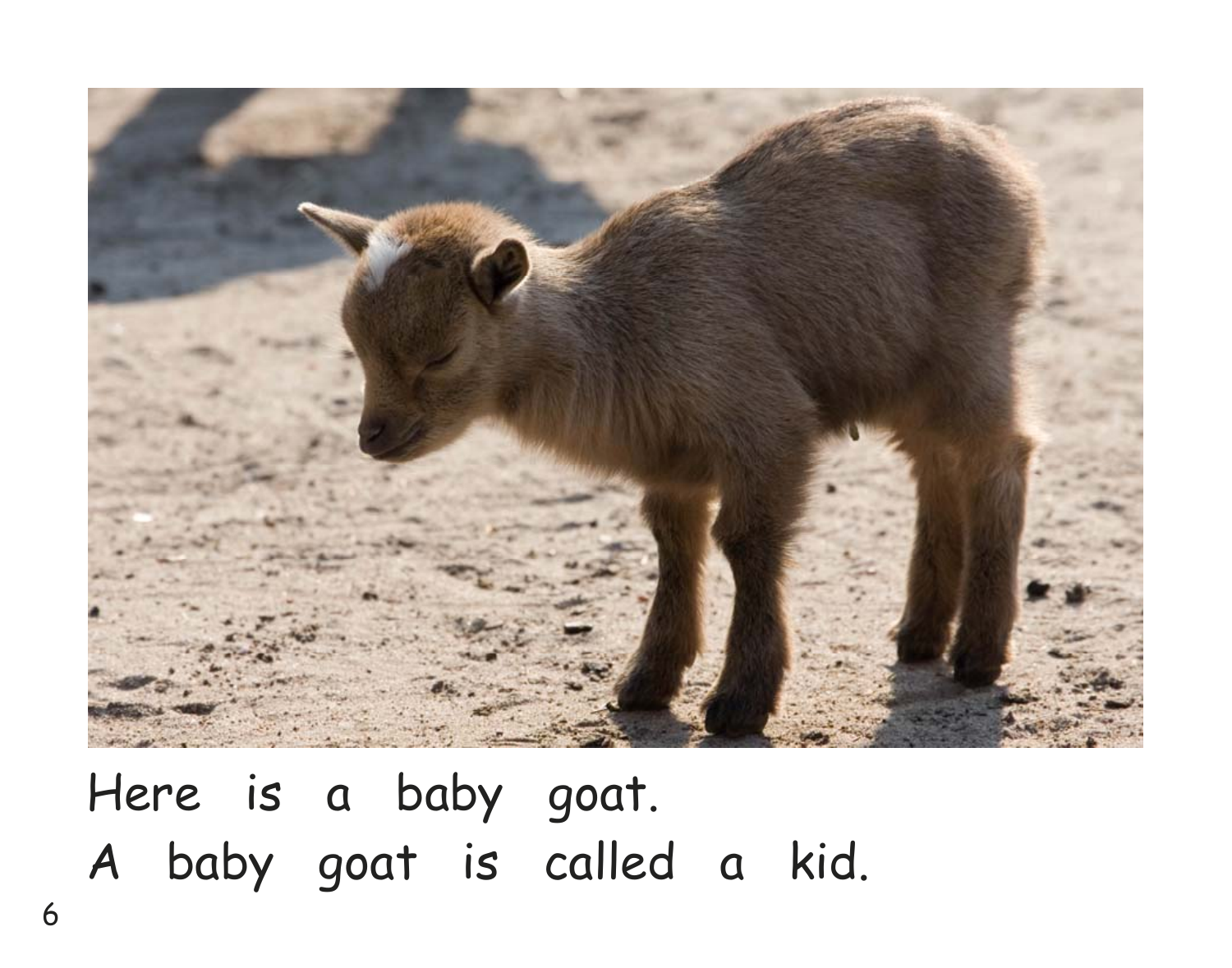

Here is a baby tiger. A baby tiger is called a cub.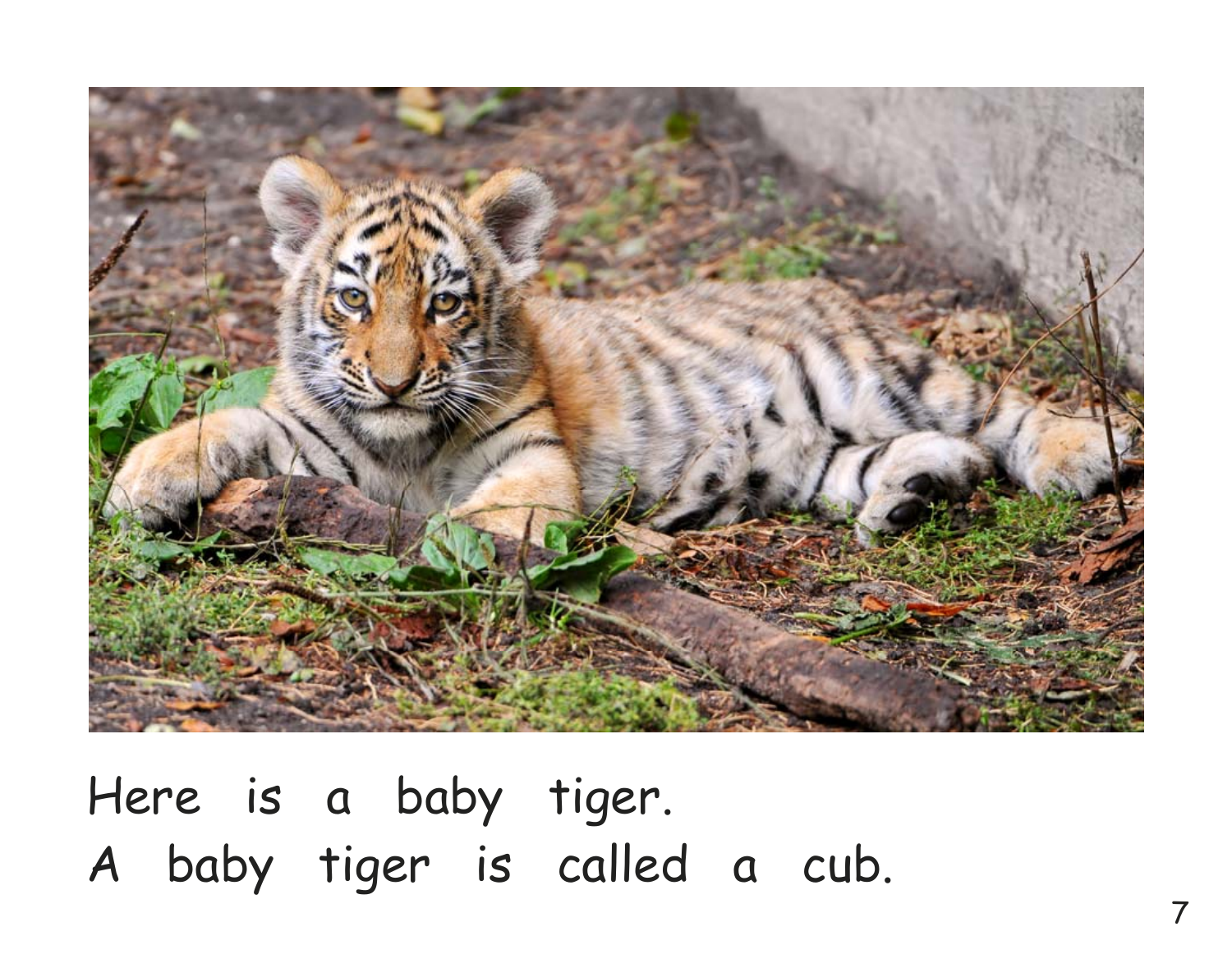

Here is a baby bear. A baby bear is called a cub too!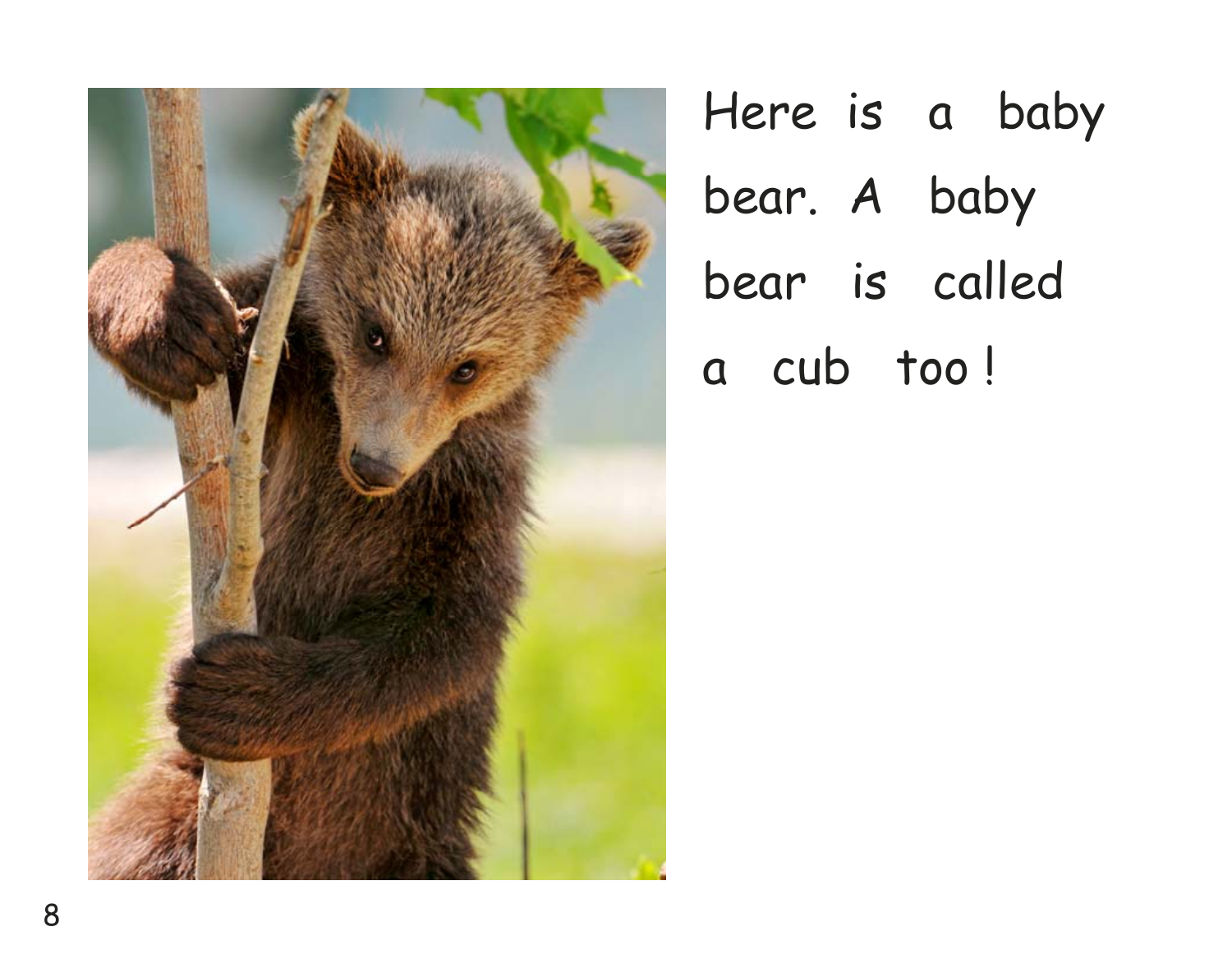The Mustard Seed Books project uses an open-source, Wikipedia-type strategy, leveraging public expertise to create and refine a set of high-quality books that support early reading development. All of the books and pictures are covered by the Creative Commons License (http://creativecommons.org/licenses/by-nc-sa/3.0/ ) and are free to print, distribute, and modify for personal or educational use. The books are available at www.mustardseedbooks.org. New titles appear on a regular basis.

There is a blog post on the website so that we can receive and discuss feedback on the books. These books have been revised a number of times, but we'd love to keep improving them. Any feedback is welcome. We also welcome photos or ideas for new books.

Photos for these books come primarily from Flickr (www.flickr.com) and the Morgue File (www.morguefile.com). Both sites are great resources for high-quality publicly accessible photos and for aspiring photographers looking to share their work. All photographs are covered by the Creative Commons License (http://creativecommons.org/licenses/by-nc-sa/3.0/ ).

#### **Photo credits:**

Cover: "The Pug Father"; page 1: Morgue File; page 2: Morgue File; page 3: Steve Welburn; page 4: "mtsofan"; page 5: Morgue File; page 6: "mtsofan"; page 7: "Tambako the Jaguar"; page 8: "Tambako the Jaguar"